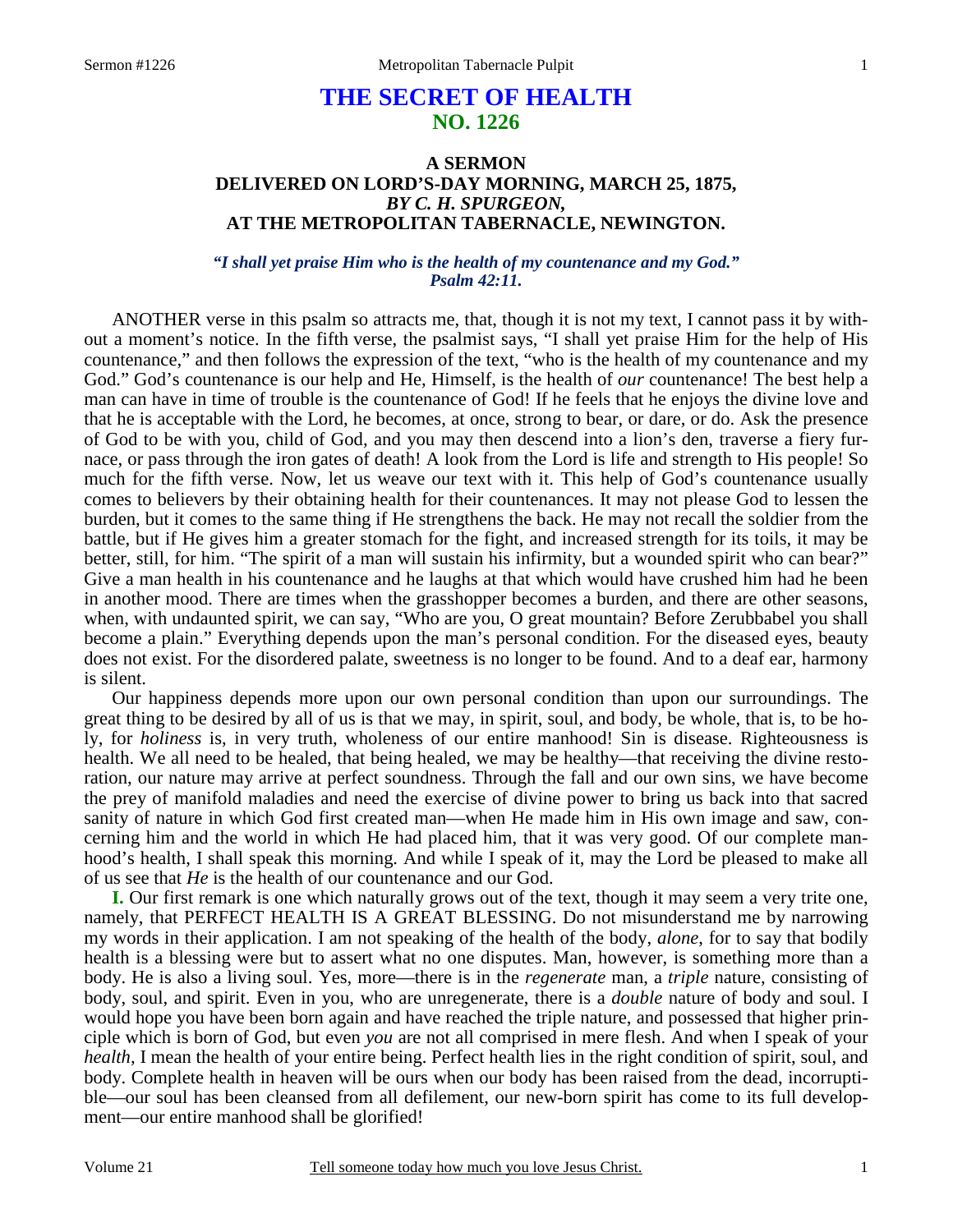This universal health of our manhood is invaluable, *for it was that which made our first Paradise*. Man was not happy in Eden merely because the fruits were luscious and delicious, as were the odors of the flowers which grew in the garden of delights, but because no disease of sin had tainted any part of his nature. His bodily appetites had not gained predominance over his mental faculties, neither had he suffered any of his mental powers to override the rest, or permitted the pride of knowledge to stay the childlike spirit which adored the great Father. His being was well balanced and all its powers were in a perfect condition. Adam was in all respects such as God would have man to be, for he was such as God had actually made him. As in a perfect machine which comes fresh from the maker's hand, every wheel acts upon its fellow and the whole is obedient to the central mainspring—and so was Adam's nature in complete order. Alas for us that it ever became otherwise!

As perfect health was our first happiness, so it will be our last and eternal happiness, for heaven is not merely streets of gold and harps of melodious music and winged creatures strangely bright—it is perfection realized! The slough of depravity cast off, the soul shall be herself again, and of manhood it shall be said, "His flesh is fresher than a child's, and he has returned to the days of his youth." Spiritual health, then, was the first Paradise and we can never reach the second except by its recovery. No forgiveness of sin, no imputation of righteousness, no justification by faith, if such could be apart from an *inward* change—could make a man happy so long as he is sick of soul. Health must reign *within*, or a throne in heaven would be a mockery!

*Today, a measure of health is essential to our happiness*. If any man here burns with the fever of lust, he cannot be a happy man. In the fierce heat of passion, he may *think* himself blessed, but he dares not deny that, in those intervals of chill remorse which alternate with the heat of passion, woe and anguish are his portion! Anger, envy, revenge, covetousness, discontent, pride and self-will are all diseases fatal to happiness. Perhaps some man before me is utterly given up to worldliness and lethargy has seized upon him. And in the deadness of that lethargy he complains of no pain whatever, but finds a happiness in the numbness of spiritual death. May God deliver you from this hideous peace, this horrible stupefaction, for it is not true happiness but the herald of eternal death! Absolute happiness, that which will bear close examination—real joy, peace, felicity—can never come to a man while one part of his nature jars with the other! He must be right with himself. The little universe of our nature cannot sing in harmony till its central sun of faith, its planetary affections, and even those imaginations which are comparable to the comets, are each and all in their fit spheres and orbits. Then, as they all, like the heavens, declare the glory of God, all will be well. We must be spiritually healthy or we cannot be happy.

*The want of this health is the cause of a thousand ills*. This world we complain of full often, but it were no longer the prison-house of sorrow if it ceased to be the theater of sin. If man were man, as God made him, the earth would soon regain her excellency, and her deserts would blossom as the rose. If men were not *sinners*, neither would they be *sufferers*. Thorns and thistles would be no longer a curse, but would be counted among flowers, if men had not thorns within their bosoms and thistles in their hearts. On the way of holiness, no lion or ravenous beast could go up, for of the perfect man it is written, "You shall be in league with the stones of the field, and the beasts of the field shall be in peace with you." Cast out sin and you have cast out the serpent whose slime has made this world so foul. Cut down this upas tree and numberless griefs and torments will no more drip upon mankind.

We may judge of the value of health when we remember that *it cannot be purchased*. You cannot buy deliverance from bodily disease. What would we not give if we could? We would seek out, at any expense, the physician whose fee is highest, and we would not refuse to fill his hands with gold could he but give us ease. But no, when God chastens, the rod will not be quiet. As for the health of the soul and spirit, the miser's bags, if they were emptied out, could not purchase it for a moment! No, the very fact that he hoped so to win it would be, in itself, a disease, for what are trust in riches and reliance upon self-righteousness but forms of pride, which is one of the most deadly of our sicknesses?

You cannot buy health for your nature! Your tears cannot procure it! Your works, your repentances, your prayers cannot find it apart from God! He is the health of your countenance. Bless Him that He is so. Were it not for this, your whole head would continue sick, and your whole heart faint. There is no balm in Gilead, there is no physician there. God, alone, is the healer of the soul and freely does He bestow what India, with its gems, and California, with its gold, cannot procure.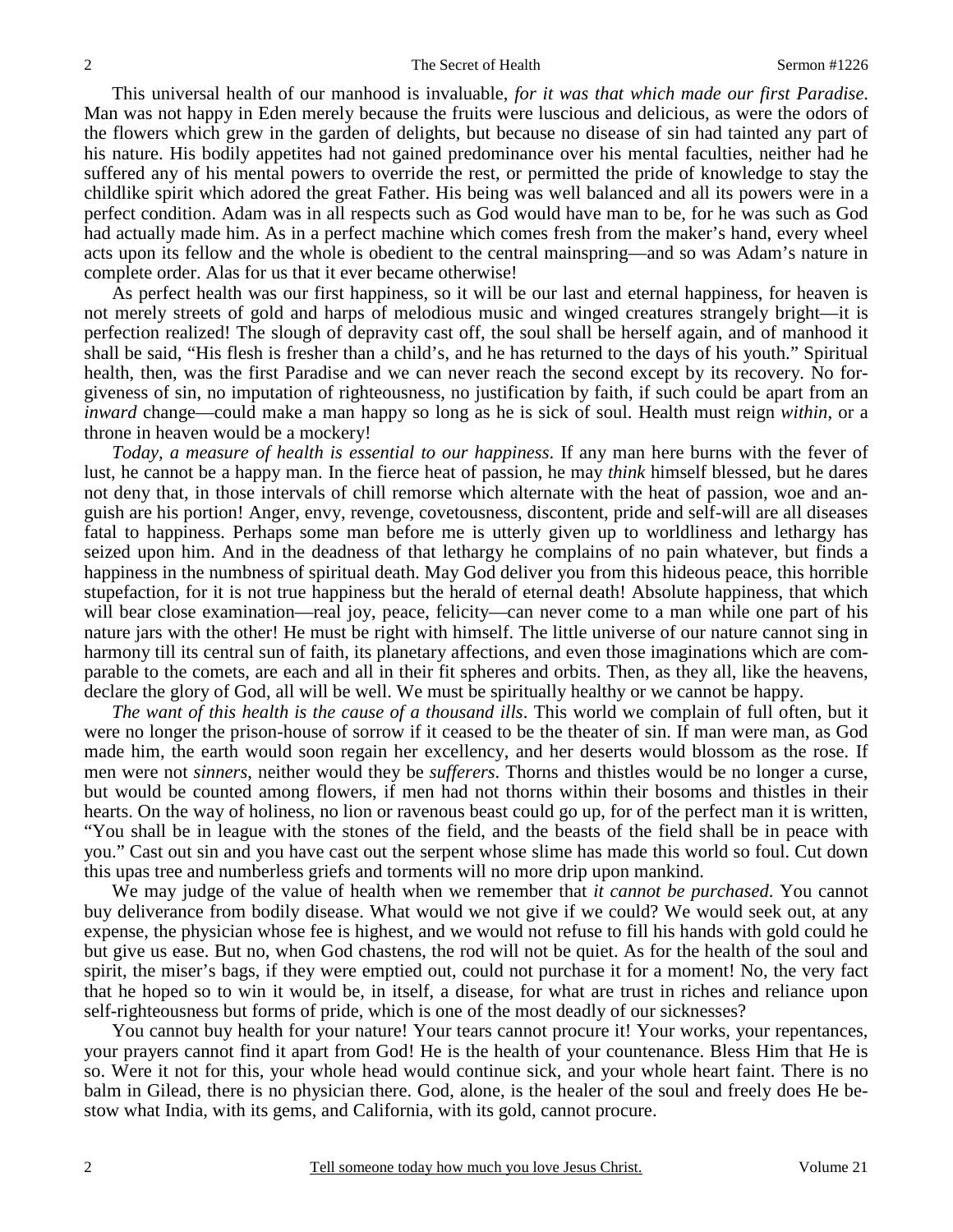If we are without this health, *nothing can compensate us for the loss of it*. You, who have been sick, know that nothing can make up for the agony of pain or the misery of inability to move your limbs. Those weary nights and long days of anguish can not be recompensed by gold and silver. So, unless you become right in soul and spirit with your God, nothing can help you. You may put on the garb of religion. You may learn the tones and mannerisms of Christians. You may sing the songs of saints. You may think that you could play the music of angels, but, "You must be born again!" You must be recovered from sin's mortal malady! You must be purged from the foul leprosy of evil, for you are polluted, and until you are recovered, you cannot come into the tabernacles of the Lord, nor stand in His holy place. Without holiness, which is another word for wholeness or health, no man can see the Lord.

*If this health of ours is not found, let us be warned that it will be eternal hell,* for what is hell? Is it not consummated sin? What are the fetters of the condemned, but their own tyrant passions? The fires that burn, and yet do not consume, will they not be ungratified desires? The worm that never dies, will it not be a tormenting conscience? The man, himself, is his own hell! True, there may be, over and above this, penalties from the hand of the Lord, for what are we that we should pretend to know the secrets of the dreadful prison? There may be positive inflictions from the divine hand, but without these, there is misery enough in despair and torment abundant in remorse. If a man were taken up to heaven, itself, and were surrounded with all the circumstances which assist the blessed to express their joy, yet there he would burn and there he would gnash his teeth, and there he would weep and wail, if still his breast was cankered with enmity to God and his heart palpitated with fierce and strong passions. Within ourselves must ever be the essential heaven, or the actual hell. There lies the main business, sir. You are sick and must be cured, or you are damned, for your sickness is only the beginning of damnation. Sir, you were born with a cancer in your bosom, which will one day flood your whole nature with its horrible loathsomeness! And then will come the time of your misery! You must be cured, or else a doom awaits you which language cannot describe.

Assuredly, I have said enough to show that manhood's perfect health is the greatest of blessings, and I proceed to the next point.

**II.** Our text joyfully asserts, secondly, that GOD IS OUR HEALTH.

"Hope you in God, for I shall yet praise Him, who is the health of my countenance and my God." God is our health! He is so in these senses, that, first of all, He is *the originator of health* which once was enjoyed by man. There was, in the primeval days, one perfect man—no, there was one perfect *pair*, upon the face of the earth. And these possessed a total sanity because God, who is, Himself, holy, had made them whole or holy, and they were perfect in their ways from the day they were created till iniquity was found in them. They were made a little lower than the angels, but they wore a glory and honor about them which made all the lower creatures obedient to their command. That beauty of holiness was the work of God who made man upright and caused his countenance to beam with health. He who made the first man pure must make *us* pure, or we shall never be pure.

But again, God is the health of our countenance because *our relation to Him is the test of our health*. Just what you are to God—*that* you really are! It is good to stand well with your fellow men. To love your neighbor as yourself is right and just. But He who made us has the first claim upon us. Our Creator should, first of all, have the love and loyalty of our hearts. If He is not the chief object of our thoughts, depend upon it, we are wrong. Whatever we may be in our relation to others, we are sadly wrong if we are disarranged towards God. If you do not love God, you do not love Him who is the holiest, the purest and the best. If you do not love God, it is certain that you do not love essential goodness, truth, justice, and purity. You complain that the character of God is so much above you—then how low must you be? You assert that you cannot think of Him as your Father—but we would have you remember that when a child cannot think of its father as its father, its heart must be alienated, indeed. Do you ever judge yourselves in relation to God? Men seldom do, and when they use expressions which concern this relationship, they generally misuse them. I have noted in this place, before, that if we call a man, a *sinner*, he is not offended with us, for that only means that he disobeys the law of God. But if we call him a *criminal*, he is indignant, because that means that he has broken the laws of *man*. Alas, that our relation to man should seem to be so much more important than our connection with God! To set man before God is unrighteous and shows the essential injustice of unrenewed hearts, for when their hearts are set right, men feel that they would sooner a thousand times offend their fellow men than *once* offend their God, so that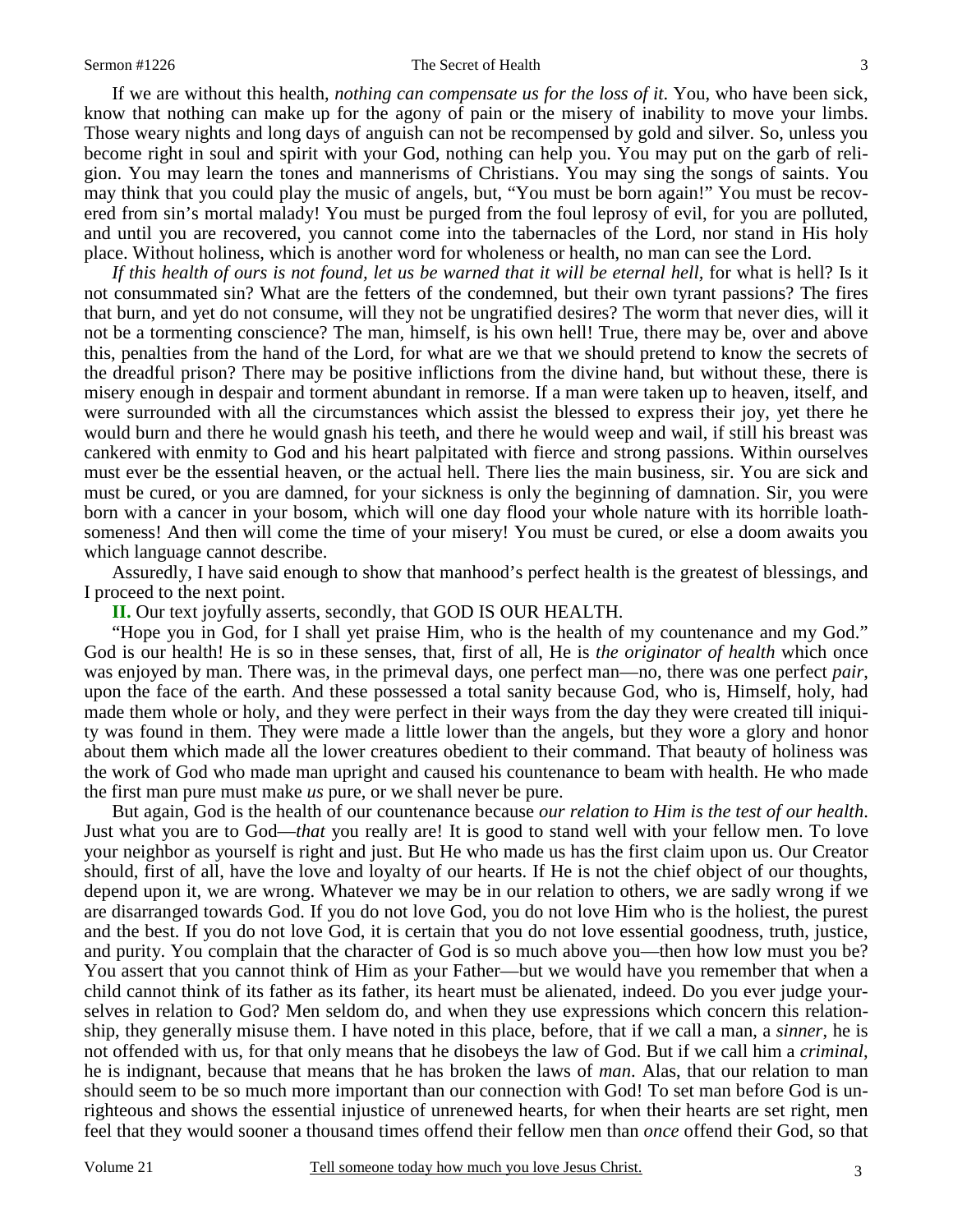you may judge of your spiritual health by your relation to God. Do you love Him? Do you trust Him? Do you speak with Him? Do you pray to Him? Is He your friend? Is He your delight? Is His will your will? Do you take pleasure in that which pleases Him? Does your life run parallel with the life of God? It is well with you if things are so—it is on the way to being well with you if you *desire* to have them so. But if, on the contrary, God's will draws one way and you the other, the Lord cannot be wrong and you are clearly proven to be in an ill case. The Lord is holy. "Holy, holy, holy," say the angels, and if you are not like He is, you are *unholy*—that is, you are not whole, you are not spiritually in health—your nature is diseased. God is our health, then, because our relation to Him is the test of it.

Remember again, that *the Lord is the very model of health*. All perfections meet in Him. In God's nature, no single attribute ever intrudes upon another. You cannot find in God's character any one point of which you can say—"He is this alone, to the exclusion or overshadowing of other excellencies." God is love, but God is also a consuming fire. God is merciful, but God is true. God is great, but God is good. All excellences are in Him in perfection. See whether you are like God then, for if you are not, you are not like the model of health. If the symptoms of your condition differ from the characteristics of God, you are unhealthy, for God is the standard of perfect holiness.

The text intends to teach us that *God must be to each one of us the restorer of our spiritual health*. If ever we recover soundness, He must restore us. The Sun of Righteousness must bring us healing. The heavenly wind of the Holy Spirit must drive away the pestilence of sin. The water of life must work our cure, the plant of renown must yield us balm. Man's malady demands a divine physician. Only omnipotent wisdom can make a man healthy, or keep him so. This body of ours is so complex and contains so many bones, cells, muscles, nerves, tissues, and blood vessels that, perhaps, it is the greatest miracle on the face of the earth that we live, or if there is a greater, it must be that we live at all in health. Dr. Watts well said—

#### *"Strange that a harp of thousand strings, Should keep in tune so long."*

But when I think of the *soul*, it is so much more mysterious than the body, that to put a soul into proper conformity to God, and keep it right, would appear to be a greater wonder than anything which can be discovered by the physiologist in the anatomy of the body! O God, You alone made man, and You alone can deliver him from the evils which have unmade him, and bring him back to be what You would have him be. No hand but Yours must venture upon the task. They do but blunder who boast of regenerating with water. Blunder? No, they lie! God, alone, can regenerate a soul, and His Spirit must do it by that same mighty power which raised the Redeemer from the dead! Nothing short of omnipotence at its full can raise us from our natural sickness to spiritual health.

*Spiritual health is produced by God's coming to us*, for the only medicine for a sick soul is not something *out* of God, but God Himself! He could not cure us till He gave us His Son and His Son could not heal us till He gave us Himself. Today, the food of spiritual health is the flesh and blood of Jesus, and nothing keeps us from relapsing into sin but the in-dwelling of the eternal Spirit! Our health is our God, our God incarnate, our God dwelling in us, our God looking down from the throne of glory, and saying, "I will dwell in them, and walk in them, and I will be their God and they shall be My people." Jehovah Rophi, the Lord that heals you, this is Your name, O Lord, and by it we adore You!

**III.** But I must pass on to the third matter, namely, that THIS HEALTH HAS VISIBLE SIGNS. "He is the health *of my countenance*.*"* The health of a man is mainly judged of by his face. Truly, you can tell something of it by his gait, and every limb of the body, more or less, evidences his condition—but the *countenance* is the window of the soul—the mirror which reflects the nature. True sanity towards God, or at any rate, the beginning of it in the work of grace, can be *seen*. It is not a close secret hidden from observation—it displays itself! A notion is abroad that perhaps a man may be saved and not know it. He may be alive unto God *unconsciously.* He may be washed in the blood of Jesus without knowing it, so that he may live without discovering his own salvation and only find it out by the help of a priest as he is dying. There is nothing like that in the Word of God! Nothing of the kind! That may be the version of the Vatican, but it is not the version of the New Jerusalem. Read the Scriptures and you find men talk about, "us who are saved." You find them declaring that, being justified by faith, they have peace with God through Jesus Christ our Lord.

4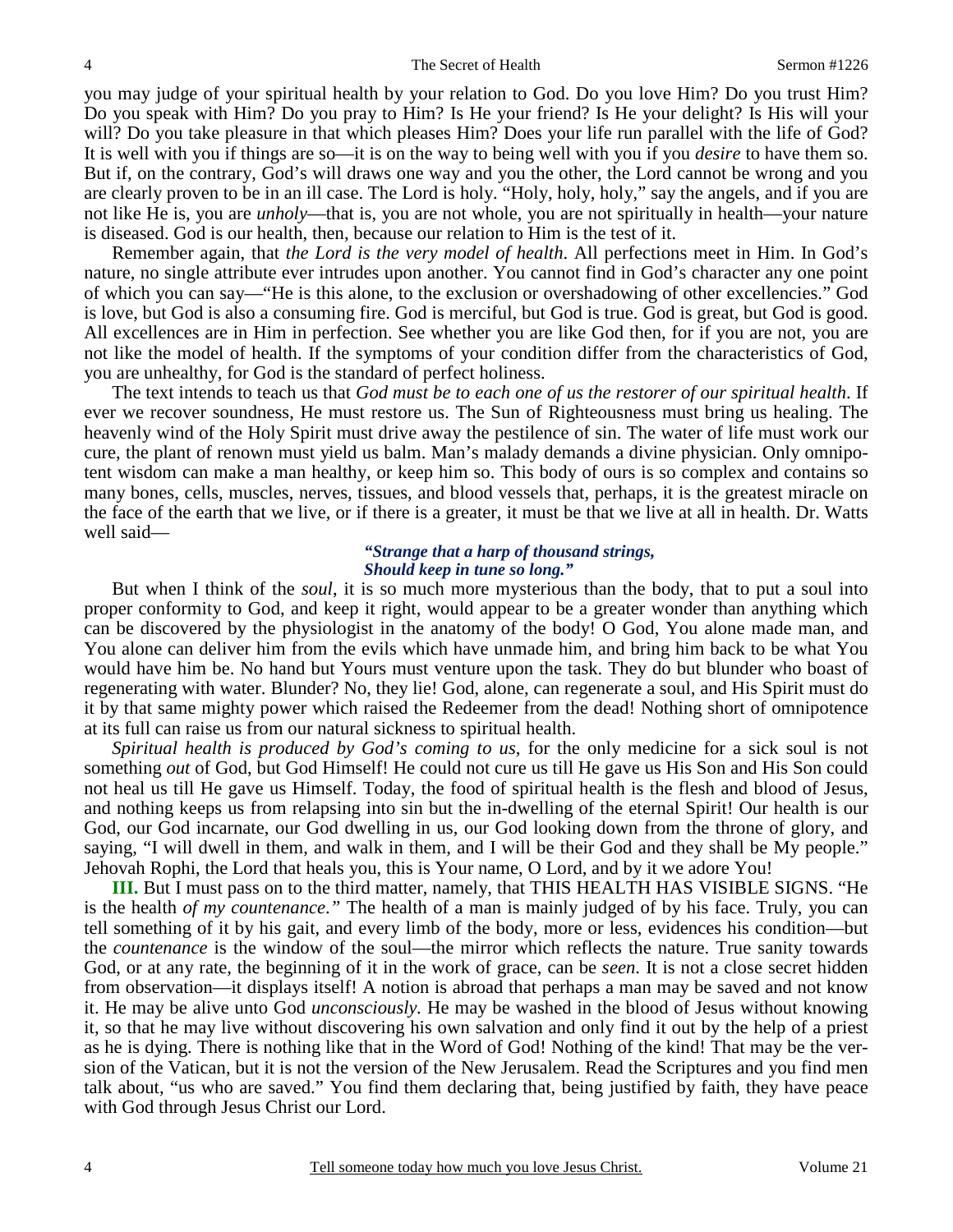#### Sermon #1226 The Secret of Health

When the Lord Jesus Christ takes a man in hand to heal him, He makes a difference in his countenance, by which, of course, I do not mean the countenance of the *body* merely, but that countenance which David meant, that part of our nature which is visible to others. The Lord gives outward evidences of His inward work! And what sort of signs are those? He takes away from the countenance of our manhood the blotches of sin. I look into a man's spiritual face and I discover that he is a drunk, that he is a man of lust, that he is a man of anger, that he is a hard, cruel man, a mean, miserly man—these are so many blotches. And when the grace of God enters the heart, it takes away these disfigurements and beautifies the character! When the Lord Jesus begins to heal us, He removes from our countenance the blankness of despair. Did you ever see it? I have seen it in the actual bodily visage and a dreadful sight it is! But oh, when those charming bells are heard to ring, the bells of "free grace and dying love," and the man knows that his sin is forgiven and that he is accepted in Christ Jesus, then despair flies away! The shadow of the dragon's wing is taken from the face and the dove of peace passes by and casts a brightness as of silver upon the countenance! When the great Physician heals men, He removes the paleness of fear, for men are pale when they dread the wrath to come! And they tremble with fear, lest they die in their sins. Once pardoned that pallor is gone and the ruddiness of confidence comes back to the cheeks! The gloom of sorrow also goes from the man whom Christ makes whole—

> *"Why should I sorrow more? I trust a Savior slain, And safe beneath His sheltering cross, Unmoved I shall remain."*

And when the Lord goes on working the cures of grace, it is wonderful how He removes from the countenance the lines and furrows of need. The lantern jaws of hunger are seen in many who are pining after Christ and grace, and cannot find either. But when Christ comes, He satiates the soul and makes fat the bones—and the countenance of the heart is glad.

Let me tell you, though, I am afraid some Christians do not prove it, that the Lord Jesus smoothes out the wrinkles of care from the foreheads of His patients. When Christians are under the influence of divine grace, they know no care. They cast their care on Him who cares for them! They do the little they can do and leave the rest with their Lord, and all goes well, and their life is peace. O happy man who has been thus healed. "Well," says one, "I trust I am healed of sin, but I am not so healed as *that*.*"* Brother, the good Physician is proceeding with His operations, and if you have not yet all the cure, it is your fault and not His, for it is in His power, if you trust Him, to take away sorrow, fear, despair, doubt, and even care—so that you shall say as our hymn puts it—

*"All that remains for me Is but to love and sing, And wait until the angels come To bear me to their King."* 

It will not be long before they will come if you are in that condition! Only bad farmers leave their wheat out in the field too long, but my Lord never did so yet. Whenever His sheaves are ready for the garner, He is sure to reap them. A perfect man is on the threshold of heaven. When you are spiritually healthy and have undergone your spiritual quarantine, and there is no more sickness in you, do you think your Lord will keep you out of heaven? Not He, He is too desirous to have you with Him where He is!

The health which our Lord Jesus works in us is seen in the spiritual countenance in many ways. First, it makes the *eyes bright*. A man full of doubts and fears, or vexed with ambition or love of the world, has no bright transporting hopes. But the man who believes in Jesus has a hope that, when days and years are past, he shall be in heaven where Jesus is. I must confess that sometimes, when I try to realize that hope, my physical eyes grow dim because the tears begin to flow and almost blind me. Shall I, shall I *ever* see His face and cast a crown at His feet? I shall, I know I shall! But oh, it does seem too good to be true! While the physical eyes are thus dimmed, how bright the *spiritual* eyes become with such a hope to cheer them!

Spiritual health imparts a beauty to the entire visage. Think how the spouse describes her beauty. She says, "I am black"—she could not help saying that, for she was sunburned with exposure to the world—but she adds, "I am comely." Her Lord looked at her in such a way that she felt He could see her comeliness though she could not—

### *"Though in ourselves denied we are,*

Volume 21 Tell someone today how much you love Jesus Christ.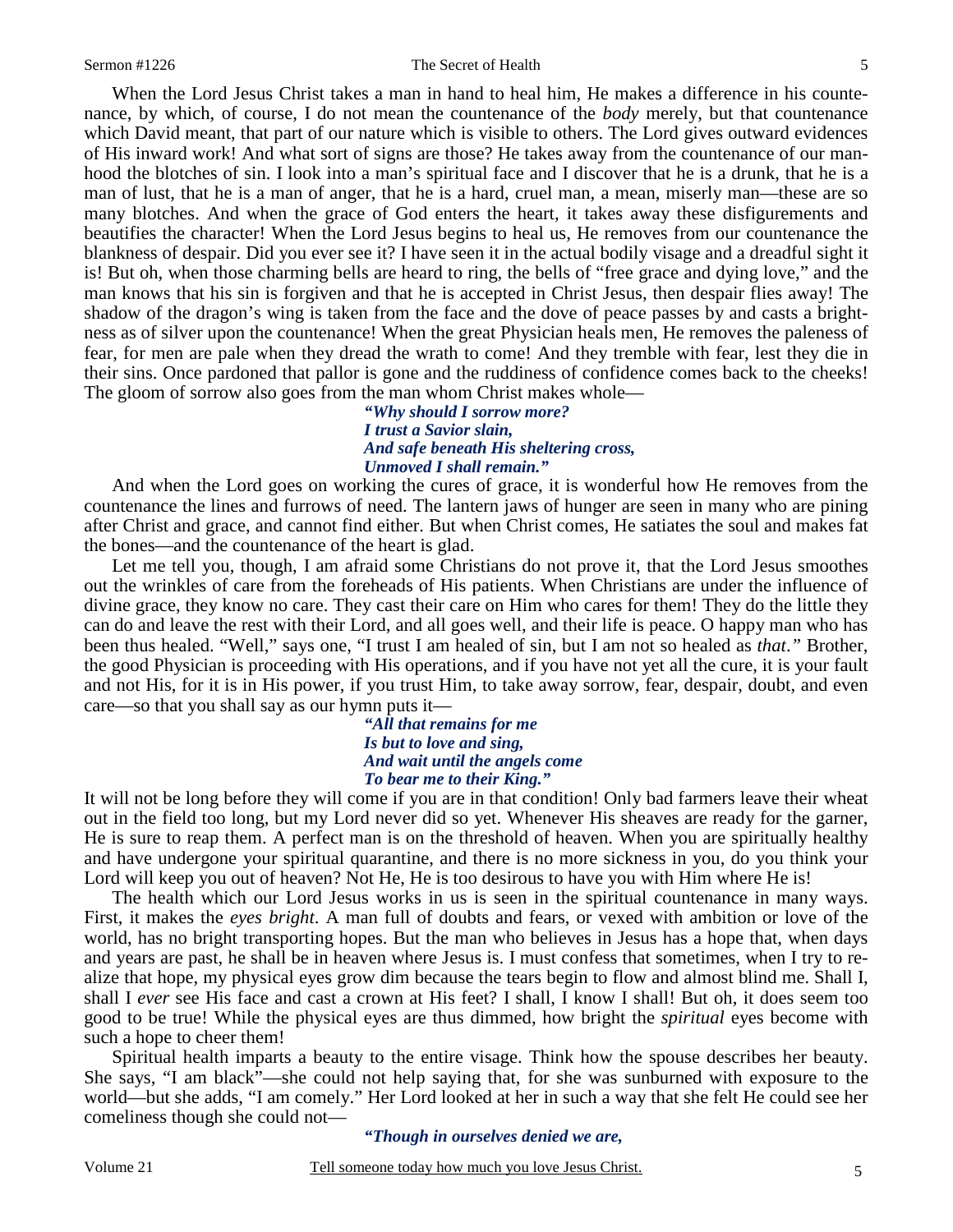### *And black as Kedar's tents appear, Yet, when we put Your beauty on, Fair as the courts of Solomon."*

There is no more beautiful object in the world to Christ than His own church! What a passage that is in the Song, where the king exclaims, "You are all fair, My love, there is no spot in you." He sees with eyes of love, indeed, who sees such beauty. Yet fair beyond conception will grace make the Christian! Altogether lovely will glory make the Christian! We shall bear neither spot nor wrinkle, nor any such thing, but be without fault before the throne of God.

What a difference grace makes to the spiritual *forehead* when it works with power. By nature, our forehead is as brass—hard, bold, presumptuous—but see what grace makes it. "Your temples are like a piece of pomegranate within your locks." Now, the pomegranate, when you open it, is red and white, and the Christian's brow is full of the blushes of a sacred shamefacedness. "Within your locks," says the Song, as though concealed with holy fear, but what you did see of her brow was red and white with blushing with bashfulness and holy love in the presence of her Lord. I pray that all of you who are converted in these days may know what holy shamefacedness means. Confidence in Christ is admirable, but not effrontery and self-confidence. I am afraid of those people who are so very sure, so very confident all of a sudden, and yet have never felt the burden of sin. Be ashamed and be confounded, while you lay hold on Christ, for the more He does for you, the less you must think of yourself. You may very accurately measure the reality of your grace by the reality of your self-loathing.

The Bridegroom also describes *the lips* of His Beloved, "Your lips are like a thread of scarlet and your speech is comely." Before her health returned, her lips were livid. Before she had received comfort, they were white with fear. But now, they wear a healthy redness and are lovely to her Lord. How about your lips, beloved friends? Are they praying lips, singing lips, confessing lips? Do you speak well of the Redeemer and rejoice whenever you tell what His love has done for you? Well is it with us when to our Lord our *"cheeks* are comely with rows of jewels, and our neck with chains of gold," while our whole countenance shines with holiness.

When God is our health, our whole countenance becomes bright. According to the words of the Song, "Who is she that looks forth as the morning, fair as the moon, clear as the sun and terrible as an army with banners." The believer's countenance becomes bright with clearness, as far as he, himself, is concerned—he is saved and he knows it! It becomes fair, as far as others are concerned, for they see the excellence of his character and wonder at it. And then it becomes dazzling to his adversaries, as the sun vanquishes rash gazers by its effulgence. Holiness is to opposers "terrible as an army with banners."

I desire that those of you who have been under the great Physician's hand of late may shine forth and proclaim the power of Jesus. Your Beloved cries, "Let Me see your face, for sweet is your face, and your countenance is comely." If Christ has cured you, why do you conceal His work? I feel inclined to do with you as the watchmen did with the spouse in the Song—"They smote me and took away my veil from me." I would not smite you severely, but I would gladly remove the veil from some of you—that you might be seen, that the church may see you—and the saints may rejoice in what the Savior has done for you. David says, "He is the health of my countenance." He does not say, "the health of my heart, merely"—"the health of my inward parts," though that is true, but "of my countenance." Therefore, if the Lord has done great things for you, proclaim it abroad, and make the streets of Jerusalem ring with grateful song!

**IV.** The last observation is this. THIS PASSAGE ENTITLES THE MOST SICK SOULS AMONG US TO HOPE. "Hope you in God, for I shall yet praise Him who is the health of my countenance." Look at the source of spiritual health. If David had said, "I shall yet recover, for I have a splendid constitution. My stamina is such that it will throw off this sickness." Such boasting would not encourage you, would it? Because in your case, the whole head is sick and the whole heart faint, how could it? You have no stamina except for evil. The disease has smitten you to the very core and your heart has melted like wax. Then, bless God that your healing does not depend on any constitutional strength in yourself!

Next, notice David does not expect healing from anything he can do. He did not say, "Certain actions of mine will yet recover me of my disease." Not at all. If it were so, you, my friend, would be in despair, for you cannot do anything! What good work can you do? Why, you have smutty fingers, and if you were to try and produce a piece of fair white linen you would blacken it in the weaving of it! You

6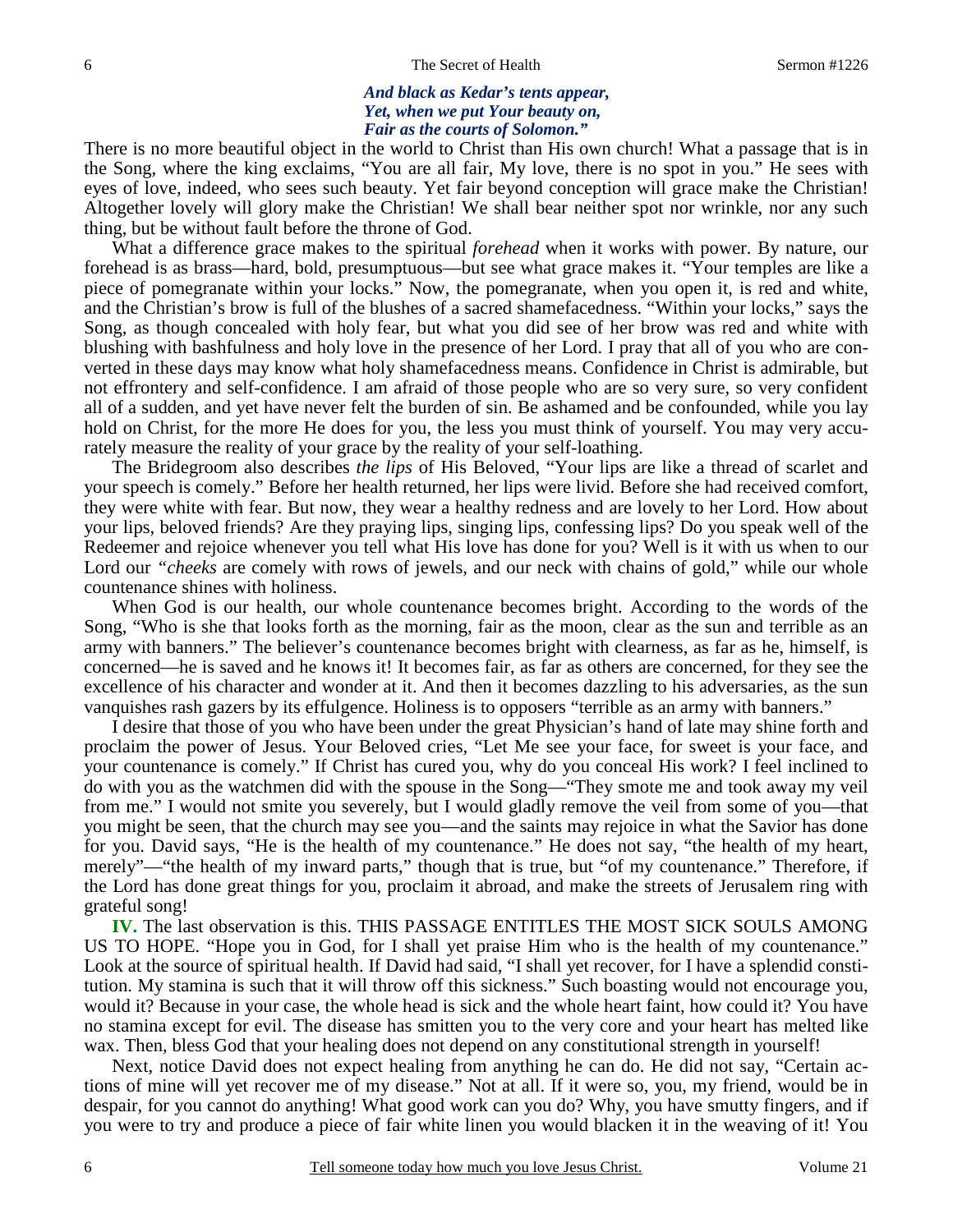cannot achieve your own salvation, nor need you do it. The health of David's countenance lay where yours must lie, not in *your* works or merit, but in the salvation of God!

And mark, he does not speak of undergoing a long process. "I shall yet praise Him who is the health of my countenance." Here is nothing about waiting, tarrying, lingering, and loitering, as some preachers seem to make out. No, David understood, as I trust we understand, the doctrine of, "Look unto Me and be you saved, all the ends of the earth." Whoever believes in the Lord Jesus Christ receives, by that look of faith, the principle of health which will begin at once to work—and will ultimately cast out all spiritual disease. Blessed is it to know that our hope lies in God and not in ourselves!

I want you, just for a moment, especially you who wish to be healed, to think who He is, and what there is in Him which you have to look to as your spiritual health. Sin is your disease and here is *mercy without limit* to meet it. You have done evil in all ways and what is worse, your very nature is evil! But here is God who delights to forgive, infinitely gracious, finding a happiness in passing by transgression and sin—look to Him, then! Here shall all your sins be drowned, for God's love in Christ Jesus is a sea without a bottom, and without a shore. Here is assured healing for your sickness, for infinite mercy cannot be baffled in its design.

Again here is *infinite atonement,* also. God is not only willing to pardon, but He can do it consistently with justice, for His own dear Son has bled and died. When I turn my eyes to the Son of God bleeding upon the cross, so glorious is His sacrifice in my eyes that I conclude that, if there were ten thousand, thousand worlds full of sinners, there must be merit enough in the death of Christ to save them all if God had so willed it! We cannot conceive any boundary to the merit of the dying Son of God. Incarnate Deity smarts beneath the lash of justice, is pierced to the heart, is slain, is laid for three days in the grave! Why, there must be a splendor of power about that majestic sacrifice, illimitable, inconceivable! Come, soul, if this is your healing, no disease can stand against it! Infinite mercy armed with an infinite atonement can accomplish all things! O God, You are, indeed, the health of my countenance! By You, I am brought back from my death in sin.

Then, remember that *divine energy* is ready to work our healing, and omnipotence works all things. "Can these dry bones live?" said one of old, but live they did! The dead have been raised and even at this hour, things impossible with men are possible with God! The Eternal Spirit waits to work His miracles of love even now. No propensity of depraved nature is too strong for the Almighty. Man, have you a lion of anger within you? This Samson can tear that lion as though it were a kid! Have you a host of evil passions within you, and fears strong like the Midianites of old? Behold, this sacred torrent of divine love, mightier than Kishon of old, can sweep them all away! Has Satan, himself, entered you and brought a legion of devils with him? Has hell vomited forth all its spawn to hold a horrid carnival in your nature? There was one out of whom Jesus cast seven devils—no, another out of whom He drove a legion! Come to Jesus, man, for devils *still* tremble at His power! Jesus can chase away the enemy from you. All God's energy waits to heal you. "Seek Him that makes the seven stars and Orion, and turns the shadow of death into the morning, that calls for the waters of the sea, and pours them out upon the earth; the Lord is His name," for nothing can stand against the mighty arm of His irresistible grace.

To complete this I must add there is, in God, who is the health of our countenance, *immutable love*. If God begins to heal you, He will never give up the work till He has achieved it. There is not recorded in the life of Christ a solitary half cure. I read of none into whom the devils returned after Jesus drove them out, nor of any lepers who had the leprosy again. I have not to preach to you a salvation that can be lost and dependent upon your good behavior! Lo, I preach a pardon never to be reversed, acceptance in the Beloved never to be cancelled, adoption which makes you sons forever! Give yourselves up to Jesus and He will give you garments of mercy that will never wear out, treasures of love which neither moth nor rust shall consume, and health which will introduce you into a city in which the inhabitant shall no more say, "I am sick," for the people that dwell therein have been forgiven their iniquity.

Healing by God, Himself, presents a ground of hope to the worst among us and blessed be God, many of us have realized it as David did! Now if we, as honest men, tell you that God in Christ Jesus is the health of our countenance, we trust you will believe us and that you will seek the Lord for yourselves. The healing which God gives in Jesus Christ is available to every sin-sick soul. Whoever you may be, if you are sick, today, God is able and willing to heal you through Jesus Christ His Son! I pray